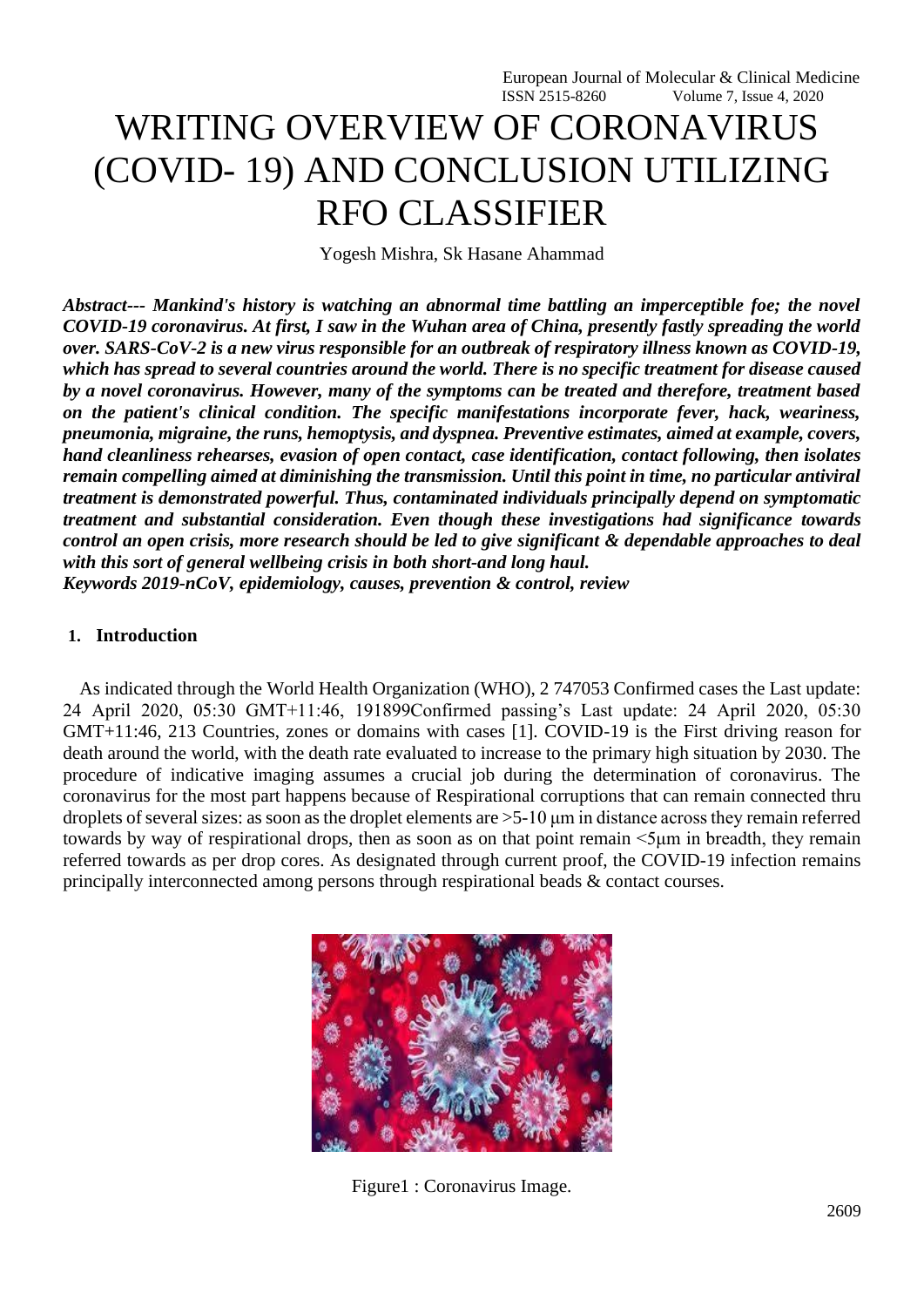In humans, coronavirus has been identified various respiratory organs. This virus attacks both upper and lower respiratory organs like lungs. This is recognized in 1965, a virus named as "B8140". Nowadays, most of the people infected COVID 19 and experienced the illness of the respiratory systems. For this virus, no special medicine and treatment are available, the patient only recovers when the special treatment given to respiratory organs. The older age people under laying the medical symptoms such by way of diabetes, heart disease and cancer people most serious about this. The best method towards avoid disease is to slow down the communication rate; the individual caring and continuously washing hands is the best prevention. Alcoholic sanitizers have to be rubbed frequently and do not touch your face.

# **2. Symptoms:**

The covid19 transmited through saliva and discharge virus samples from the nose to person. The infected persons can easily identify symptoms like cough and sneeze until there is no particular treatment or vaccine for COVID 19. Entire globe researchers have trailed the clinical investigation for a potential drug. The WHO continuously monitor the updated data on clinical evaluations.

# **3. Prevention:**

- ➢ Consistently wash your hands with sanitizer or soap.
- ➢ We should maintain a 2meter distance between person to person.
- $\triangleright$  Avoid to touching the face.
- $\triangleright$  At coughing and sneezing cover the mouth.
- $\triangleright$  At unwell situations, stay at home.
- $\triangleright$  Avoid smoking.
- ➢ Unnecessary travels and large groups of people necessary to avoid and maintained physical distance.

These are the main indications comprises the fever, dry cough & tiredness. The general indications include the main symptoms are shortness of breath, pains sore throat.

#### **4. Diagnosis process:**

The COVID 19 virus is a medium-size RNA type; it is visible on an electron micrograph. 30 kb long nucleic acid positive in nature are the COVID19 structure. All COVID 19 cells developed in the plasma cells and infected through resipretory organs. Normal antibodies cannot destroy these cells in human beings. The corona virus is an envelope in structure and non-segmented RNA virus. The epidemic bacteria damage the respiratory syndrome and decreases the immunity system.

#### **5. Methods:**

The pneumonia type symptoms observed on any humans then necessary to follow expert suggestions. This is an epidemic disease an emerging diagnosis and special treatments are necessary.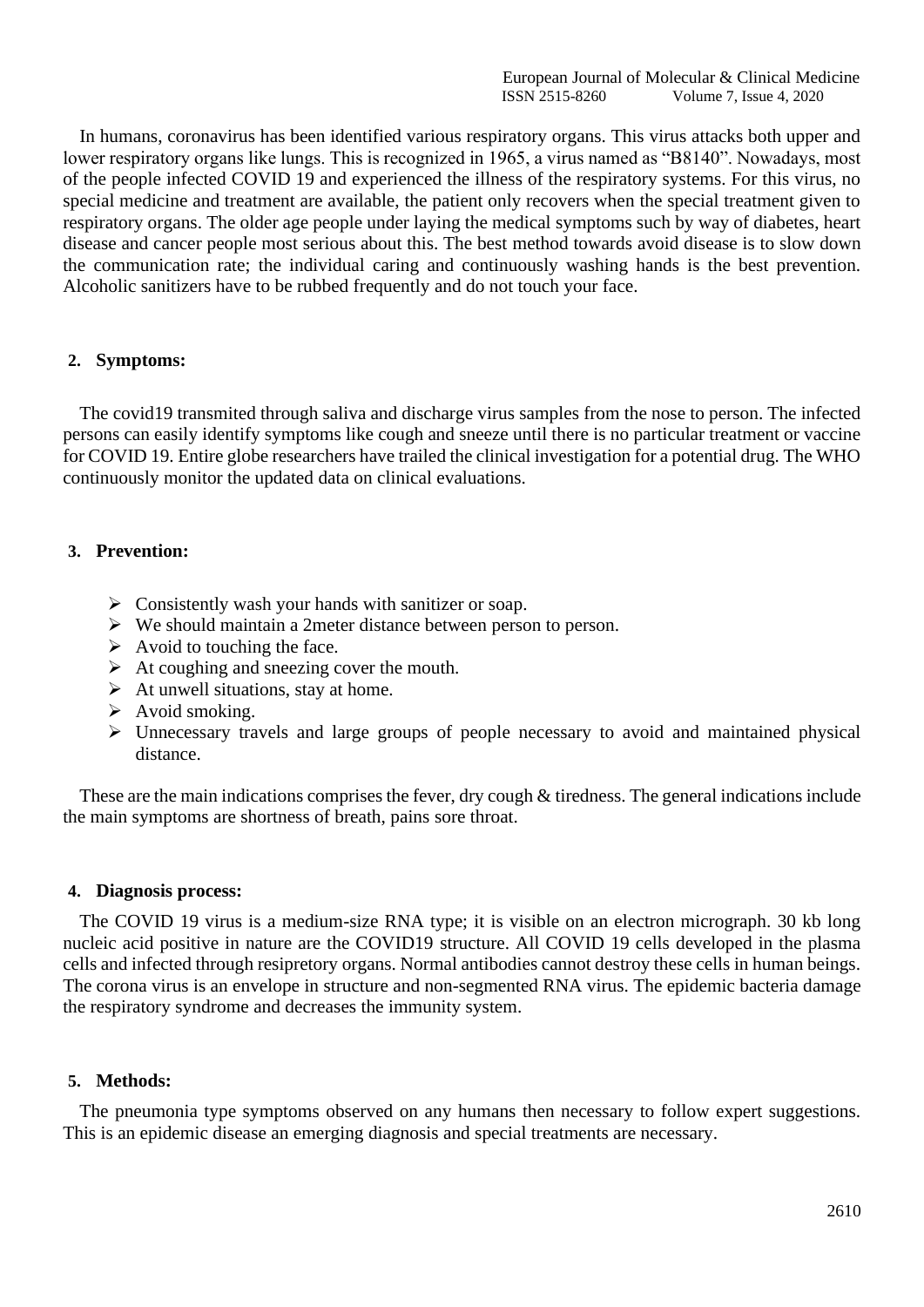

Figure 2: diagnosis and treatment

Fig 2 explains about the diagnosis process and treatment steps. In this, at very first stage doubtful patients samples are collected for diagnosis process. When this test becomes positive, then automatically a special treatment has been started. If the test results said negative, the decision is followed by a patient.



Figure 3: RFO-segmentation

Fig 3 explains about chest x-ray analysis of COVID19 patient, in this at first stage apply the segmentation technique for preprocessing. After the first phase, random forest optimization is applied. With this technique, we classify the lungs and respiratory system position clearly.

# **6. Results:**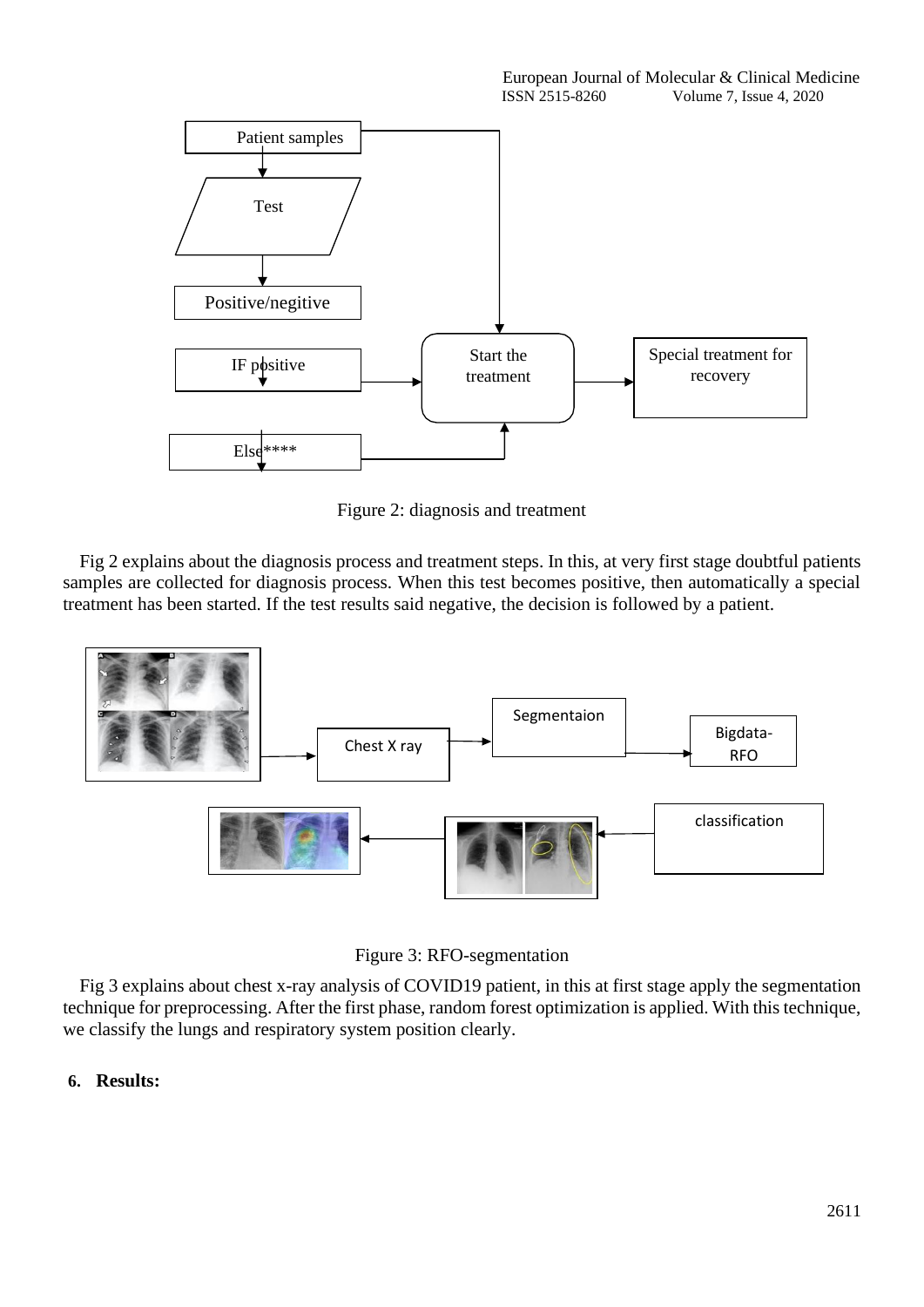

*Figure 4: COVID19patient virus identification.*

Fig 4 describes that virus identification in lungs, this position is clearly classified by random forest optimization with geometry computations.



*Figure 7: Recovered cases*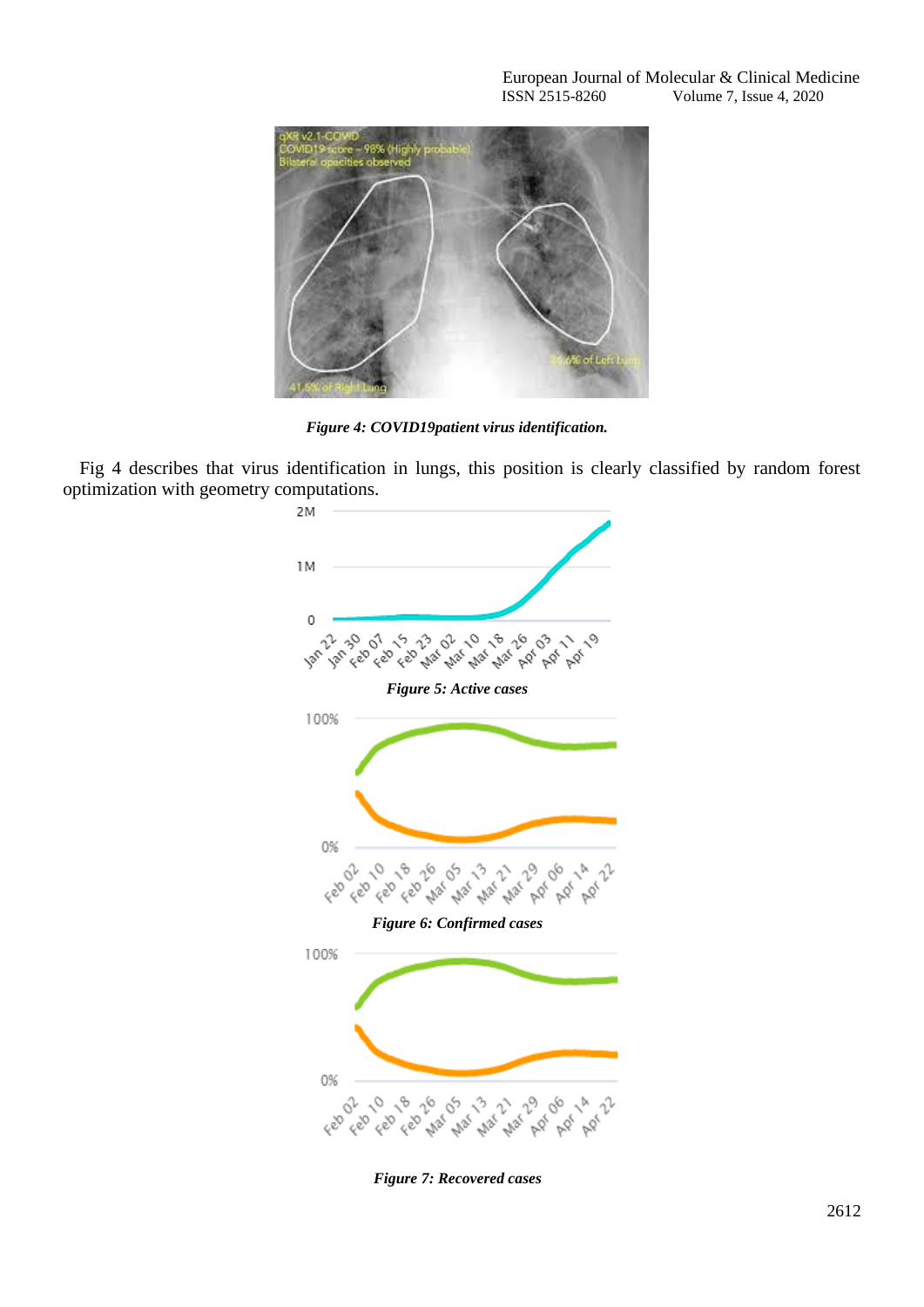From fig 5 to 7 demonstrate that various types of graphical representation for analyzing the confirmed, active and recovered patient's data. These analyses are starting from feb 02 2020 to apr 22 2020.

# **7. Conclusion:**

There has been a quick flood to investigate because of the episode of 2019-nCoV. During this early retro, inspects consume remained circulated exploring the enquiry of infection transmission, causes, clinical sign too end, expectation, & control of the novel crown infection. Studies researching neutralization then control measures consume begun towards bit by bit increase. Studies giving confirmation on expectation then control measures remain basically expected towards restrict the impact of the scene. Government workplaces have quickly melded continuous intelligent revelations into open courses of action at the system, neighborhood, & national levels to chill out just as thwart the further spread of the 2019-nCoV.

# **References**

- [1] <https://www.who.int/emergencies/diseases/novel-coronavirus-2019>
- [2] WMHC. Wuhan Municipal Health and Health Commission's Briefing on the Current Pneumonia
- [3] Epidemic Situation in Our City. 2020, <http://wjw.wuhan.gov.cn/front/web/> showDetail/2019123108989 (accessed on 1 February 2020).
- [4] Li, Q.; Guan X.; Wu, P.; Wang, X.; Zhou, L.; Tong, Y.; Ren, R.; Leung, K. S.M.; Lau, E. H.Y.; Wong, J.Y.; Xing, X.; Xiang, N.; Wu, Y.; Li, C.; Chen, Q.; Li, D.; Liu, T.; Zhao, J.; Li, M.; Tu, W.; Chen, C.; Jin, L.;Yang, R.; Wang, Q.; Zhou, S.; Wang, R.; Liu, H.; Luo, Y.; Liu, Y.; Shao, G.; Li, H.; Tao, Z.; Yang, Y.; Deng, Z.; Liu, B.; Ma, Z.; Zhang, Y.; Shi, G.; Lam, T.T.Y.; Wu, J.T.K.; Gao, G. F.; Cowling,
- [5] B. J.; Yang, B.; Leung, G. M.; Feng, Z. Early Transmission Dynamics in Wuhan, China, of Novel Coronavirus–Infected Pneumonia. The New England Journal of Medicine 2020, DOI: 10.1056/NEJMoa2001316.CDC. 2019 Novel Coronavirus, Wuhan, China. https:/[/www.cdc.gov/coronavirus/2019-nCoV/summary.html](http://www.cdc.gov/coronavirus/2019-nCoV/summary.html) (accessed on 1 February 2020). WHO. Novel Coronavirus–China.https:/[/www.who.int/csr/don/12-january-2020-novel](http://www.who.int/csr/don/12-january-2020-novel-coronavirus-china/en/)[coronavirus-china/en/](http://www.who.int/csr/don/12-january-2020-novel-coronavirus-china/en/) (accessed on 1 February 2020).
- [6] Zhu, N.; Zhang, D.; Wang, W.; Li, X.; Yang, B.; Song, J.; Zhao, X.; Huang, B.;; Shi, W.; Lu, R.; Niu, P.; Zhan, F.; Ma, Z.; Wang, D.; Zu, W.; Wu, G.; Gao, G.F.; Tan, W. A Novel Coronavirus from Patients with Pneumonia in China, 2019. New England Journal of Medicine 2020, DOI: 10.1056/NEJMoa2001017
- [7] WHO. Novel Coronavirus-Japan (ex-China). https:/[/www.who.int/csr/don/17-january-2020-novel](http://www.who.int/csr/don/17-january-2020-novel-)coronavirus-japan-ex-china/en/ (accessed on 1 February, 2020).
- [8] Virological.org. Novel 2019 Coronavirus Genome. [http://virological.org/t/novel-2019](http://virological.org/t/novel-2019-coronavirus-) [coronavirus-](http://virological.org/t/novel-2019-coronavirus-) genome/319 (accessed on 1 February 2020).
- [9] Fehr, A.R.; Channappanavar, R.; Perlman, S. Middle East respiratory syndrome: emergence of a pathogenic human coronavirus. Annual review of medicine 2017, 68, 387-99.
- [10] WHO. Statement on the second meeting of the International Health Regulations (2005) Emergency Committee regarding the outbreak of novel coronavirus (2019-nCoV). [https://www.who.int/news](https://www.who.int/news-room/detail/30-01-2020-statement-on-the-second-meeting-of-the-international)[room/detail/30-01-2020-statement-on-the-second-meeting-of-the-international -](https://www.who.int/news-room/detail/30-01-2020-statement-on-the-second-meeting-of-the-international)healthregulations- (2005)-emergency-committee-regarding-the-outbreak-of-novel-coronavirus-(2019 ncov) (accessed on 1 February 2020).
- [11] Zhou, P.; Yang, X.L.; Wang, X.G.; Hu, B.; Zhang, L.; Zhang, W.; Si, H.R.;Zhu, Y.; Li, B.; Huang, C.L.; Chen, H.D.; Chne, J.; Luo, Y.; Guo, H.; Jiang, R.D.; Liu, M.Q.; Chen, Y.; Shen, X.R.; Wang, X.; Zheng, X.S.; Zhao, K.; Chen, Q.J.; Deng, F.; Liu, L.L.; Yn, B.; Zhan, F.Z.; Wng, Y.Y.; Ziao,